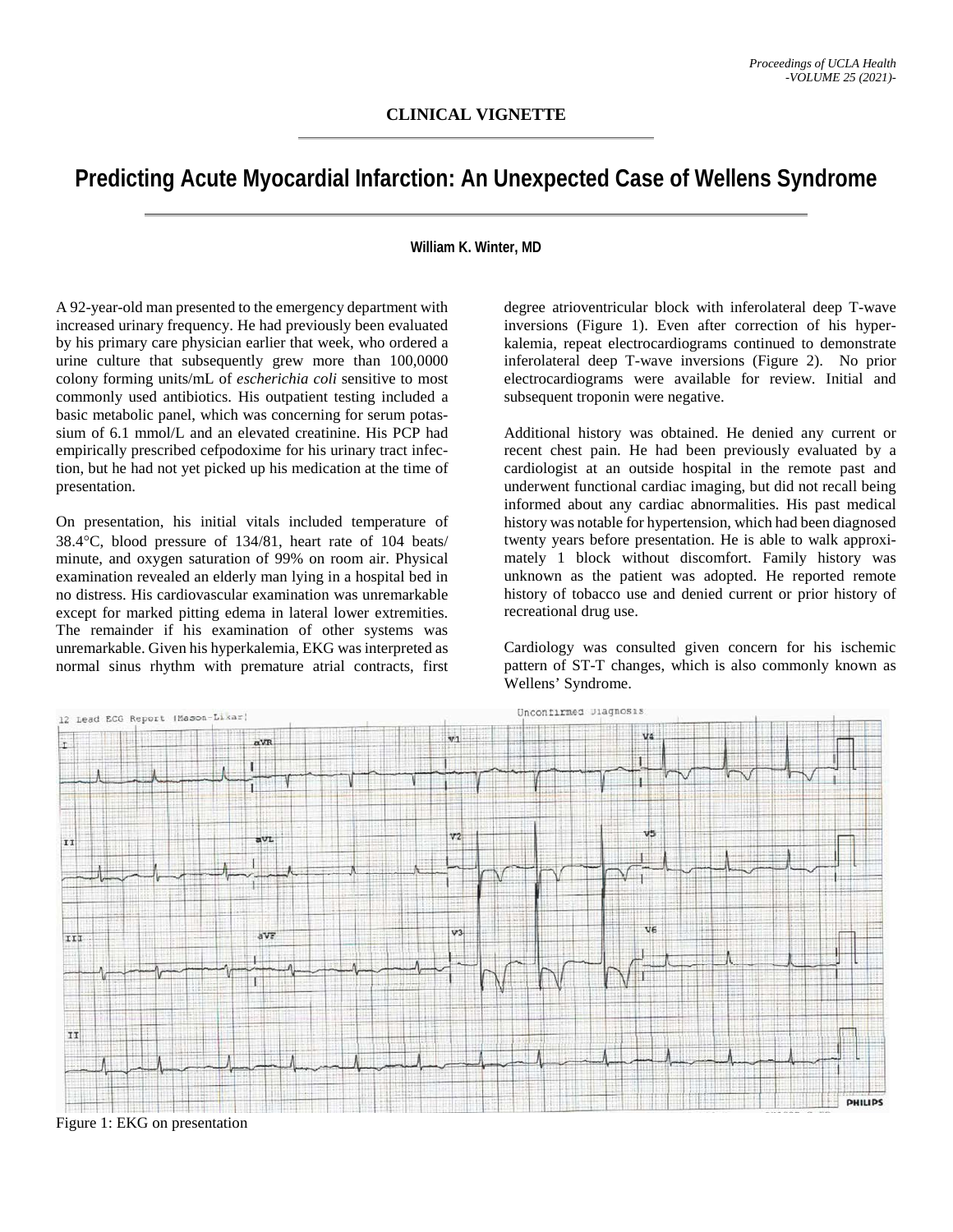

Figure 2: EKG obtained several hours after presentation

## *Discussion*

Wellens' syndrome is a distinctive electrocardiographic pattern suggestive of critical stenosis of the left anterior descending (LAD) coronary artery. It was initially described in 1982 by Zwaan et al, who identified a subgroup of patients presenting with unstable angina who were at very high-risk of experiencing an acute myocardial infarction involving the anterior wall within hours to days of presentation. A hallmark of this subgroup was non-elevated (<1 mm) ST segment in leads V2 and V3 with a negative, symmetrically inverted T wave.<sup>1</sup> It was noted that other precordial leads, including V1 and V4, also show these abnormalities in some patients.

The currently accepted criteria for Wellens' syndrome include presence of biphasic T waves in leads V2-V3 ("type A" pattern) or symmetric, deeply inverted T waves in leads V2-V3 ("type B" pattern) and the following: prior history of angina; normal cardiac enzymes; absence of pathologic Q waves; isoelectric, or minimal (<1mm) elevation of ST segments; and no abnormalities in precordial R wave progression. 2-4

The specificity of this syndrome in predicting LAD stenosis is remarkably high. In a follow-up study performed by Zwann et al, among 180 patients with the electrocardiographic findings who underwent cardiac catherization, were all found to have at least 50% occlusion of the proximal left anterior descending artery. <sup>5</sup> Nearly 20% had complete LAD occlusion.

Given the serious nature of this syndrome, physicians should obtain prompt Cardiology consultation and consider urgent cardiac catheterization

Our patient underwent transthoracic echocardiogram which was unremarkable and did not show any wall motion abnormalities. Per patient preference, cardiac catheterization was deferred. He subsequently underwent a nuclear stress test that was negative for scintigraphic evidence for stress-induced ischemia or prior myocardial infarction. He was subsequently discharged with close outpatient Cardiology follow-up.

## **REFERENCES**

- 1. **de Zwaan C, Bär FW, Wellens HJ**. Characteristic electrocardiographic pattern indicating a critical stenosis high in left anterior descending coronary artery in patients admitted because of impending myocardial infarction. *Am Heart J*. 1982 Apr;103(4 Pt 2):730-6. doi: 10.1016/0002- 8703(82)90480-x. PMID: 6121481.
- 2. **Tandy TK, Bottomy DP, Lewis JG**. Wellens' syndrome. *Ann Emerg Med*. 1999 Mar;33(3):347-51. doi: 10.1016/ s0196-0644(99)70373-2. PMID: 10036351.
- 3 **Rhinehardt J, Brady WJ, Perron AD, Mattu A**. Electrocardiographic manifestations of Wellens' syndrome. *Am J Emerg Med*. 2002 Nov;20(7):638-43. doi: 10.1053/ajem.2002.34800. PMID: 12442245.
- 4. **Al-Assaf O, Abdulghani M, Musa A, AlJallaf M**. Wellen's Syndrome: The Life-Threatening Diagnosis.